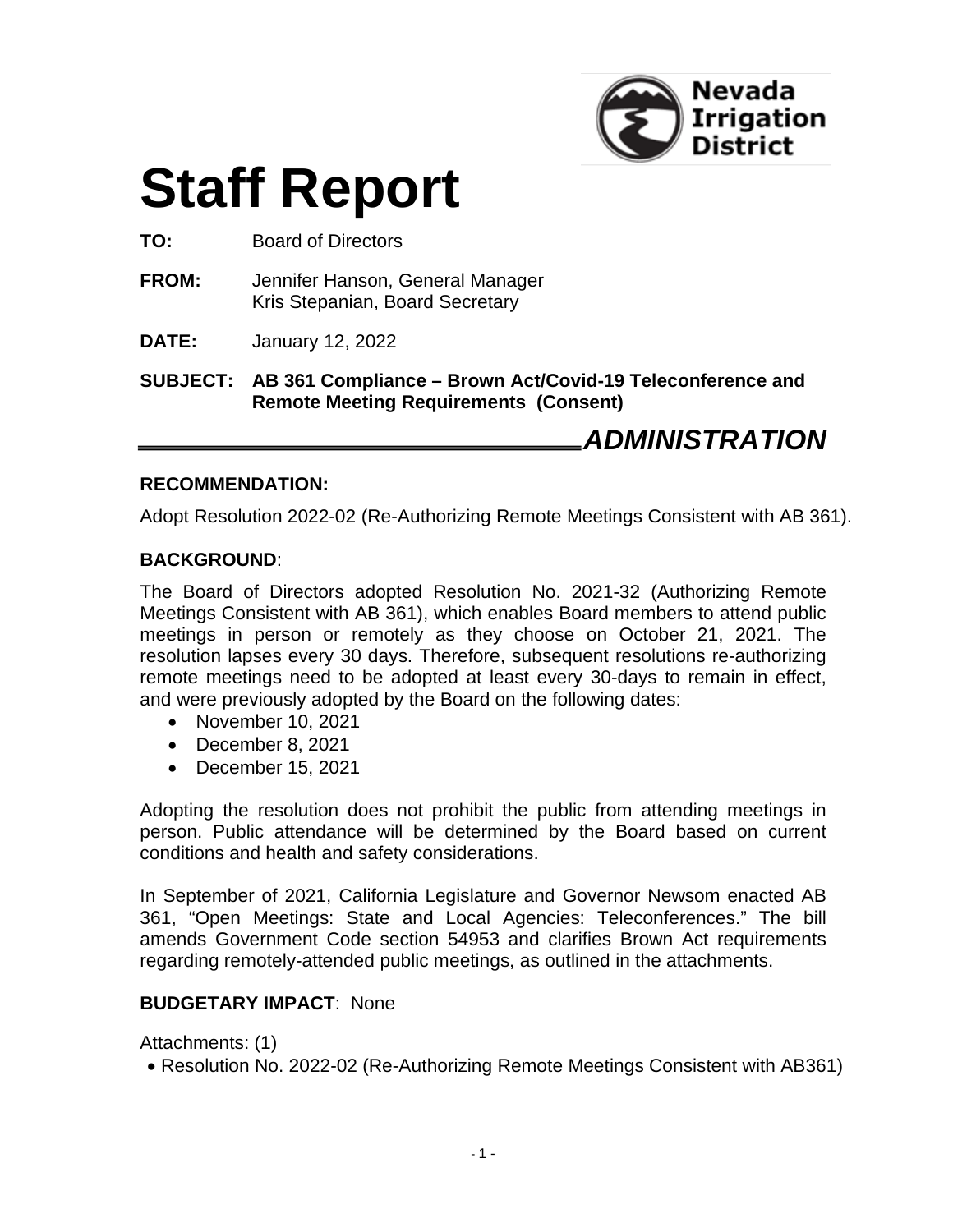

## RESOLUTION NO. 2022-02

OF THE BOARD OF DIRECTORS OF THE NEVADA IRRIGATION DISTRICT

### **RE-AUTHORIZING REMOTE MEETINGS CONSISTENT WITH AB 361**

**WHEREAS**, the Nevada Irrigation District ("District") is committed to preserving and nurturing public access and participation in meetings of the Board of Directors; and

**WHEREAS**, all meetings of Nevada Irrigation District's legislative bodies are open and public, as required by the Ralph M. Brown Act (Cal. Gov. Code 54950 – 54963), so that any member of the public may attend, participate, and watch the District's legislative bodies conduct their business; and

**WHEREAS**, the Brown Act, Government Code section 54953(e), makes provisions for remote participation in meetings by members of a legislative body by audio or video or both, without compliance with the requirements of Government Code section 54953(b)(3), subject to the existence of certain conditions; and

**WHEREAS**, a required condition of remote meetings is a declaration of a state of emergency by the Governor pursuant to Government Code section 8625, proclaiming the existence of conditions of disaster or of extreme peril to the safety of persons and property within the state caused by conditions as described in Government Code section 8558; and

**WHEREAS**, it is further required that state or local officials have imposed or recommended measures to promote social distancing, or, the legislative body meeting in person would present imminent risks to the health and safety of attendees; and

**WHEREAS**, the Board of Directors previously adopted Resolution Number 2021-32 on October 21, 2021, finding that the requisite conditions exist for the District's legislative bodies to conduct remote meetings without compliance with paragraph (3) of subdivision (b) of section 54953; and

**WHEREAS**, as a condition of extending the use of the provisions found in section 54953(e), the Board of Directors must reconsider the circumstances of the state of emergency; and the Board of Directors has done so; and

**WHEREAS**, emergency conditions persist in the District, specifically, on March 4, 2020, the Governor proclaimed State of Emergency to exist in California due to the COVID-19 pandemic, which proclamation is still active; and

**WHEREAS**, state and local officials have recommended social distancing measures, including masks, to slow the spread of COVID-19 and the contagious Delta variant, and to protect the vulnerable and immunocompromised members of the community; and